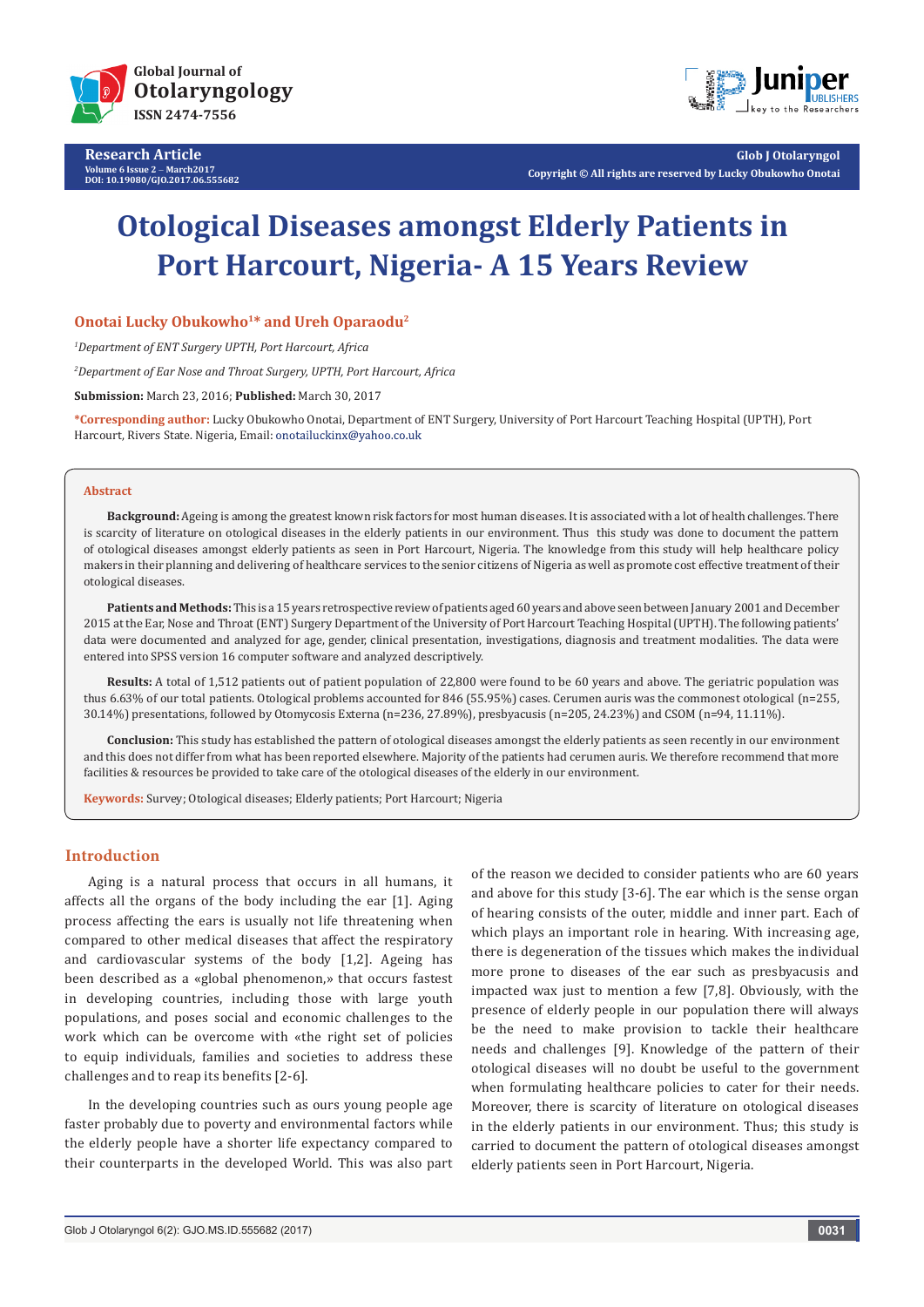## **Patients and Methods**

This is a retrospective review of patients aged 60 years and above seen between January 2001 and December 2015 at the Ear, Nose and Throat (ENT) Surgery Department of the University of Port Harcourt Teaching Hospital (UPTH). The material resource for this review was principally the outpatient's records of the Ear Nose and Throat Department of UPTH. Ward admission records and Theater records augmented this. The following patients' data were documented and analyzed for age, gender, clinical presentation, investigations done, diagnosis and treatment modalities. The data were entered into SPSS version 16 computer software and analyzed descriptively.

#### **Results**

A total of 1,512 patients out of a patient population of 22,800 were found to be 60 years and above. The geriatric population was thus 6.63% of our total patients. Eight hundred and forty six patients were found to have otological diseases. There were 384 males and 462 females giving M: F ration of 1:1.2. The age range was 60 -95 years. The commonest age group that was affected was 66-71 years n=364, 43.03% (Table 1). Cerumen auris was the commonest otological (n=255, 30.14%) presentation followed by Otomycosis Externa (n=236, 27.89%), presbyacusis (n=205, 24.23%) and CSOM (n=94, 11.11%) (Table 2).

**Table 1:** Age distribution.

| Age range    | <b>Number</b> | Percentage (%) |
|--------------|---------------|----------------|
| 60-65        | 297           | 35.11          |
| 66-71        | 364           | 43.03          |
| 72-77        | 104           | 12.29          |
| 78-83        | 46            | 5.44           |
| 84-89        | 25            | 2.96           |
| 90-95        | 10            | 1.18           |
| <b>Total</b> | 846           | 100            |

**Table 2:** Otological Presentation.

| Diagnosis/Symptom                             | <b>Number</b> | Percentage (%) |
|-----------------------------------------------|---------------|----------------|
| Neoplasm of ear                               | 3             | 0.35           |
| Otosclerosis                                  | 3             | 0.35           |
| Traumatic Perforation of tympanic<br>membrane | 6             | 0.71           |
| Eustachian Dysfunction                        |               |                |
| Foreign body                                  | 5             |                |
|                                               | 5             | 0.59           |
| Chronic Suppurative Otitis Media              | 94            | 11.11          |
| Cerumen Auris                                 |               |                |
| Vertigo                                       | 255           | 30.14          |
|                                               | 5             | 0.59           |
| Presbycusis                                   | 205           | 24.23          |

| Otomycosis Externa             | 236 | 27.89 |
|--------------------------------|-----|-------|
| Otitis Externa                 | 4   | 0.47  |
| Acute Suppurative Otitis Media | 9   | 1.06  |
| Meniere's Disease              | 10  | 1.18  |
| Tinnitus                       | 3   | 0.35  |
| Facial N. Palsy. (Bell's)      | 3   | 0.35  |
| Total                          | 846 | 100   |

## **Discussion**

The World Health Organization has fixed 65years and above as geriatric age group. Our choice of 60 years for the beginning of geriatric age group was informed by the fact that the average life expectancy of the Nigerian is still less than 60 years [3-5]. In this study the elderly patients had a prevalence of 6.63%. However, in a previous study by Okoye and Onotai in 2007 they found a prevalence of 4.7% [6]. The reason for the increase in the prevalence in this study can be attributed to the number of years involved in this present review which is 5 years more than the previous study. Furthermore, other researchers like Okhakhu et al. [9,10] in Benin City found a prevalence of 6.2 % while Ogunleye et al. [9,10] in Ibadan found a much lower prevalence of 3.64%. The reasons for the difference in the prevalence may vary because of either ethnicity or study design as previously mentioned.

Meanwhile, reports from Europe and Asia show a higher prevalence of their elderly patient population. Calvo et al. [12,13] reported elderly patients making up to 30% of their ENT Clinic population in Spain while Bunnag et al. [12,13] reported that 16.3% of elderly Thai citizens presented with otological diseases to them. Our study found the female elderly patients to have more otological diseases. The findings of Okhakhu et al. [9] in Benin-City agrees with our findings while the findings of Ogunlenye et al. [9] in Ibadan and that of Kayode et al. [2,10] in Ilorin found more male patients who presented with otological diseases in their setting.

The age group that was commonly affected in our study was 66-71years which does not differ from the findings of other researchers [2,9,10,14,15]. It is interesting to note that cerumen auris was the commonest otological disease recorded in our series which agrees with the finding of Kayode et al. [2,9,10] in Ilorin, while Ogunleye et al. [2,9,10] and Okhakhu et al. [2,9,10] found presbyacusis as the commonest otological presentation in their series. In the international scenes Bunnag et al. [2,9,10], in Thailand reported that 12.5% of their elderly population had external ear pathologies while only 2.7% had middle ear pathologies. Calvo et al. [11,12] reported that Cerumen auris was the commonest pathology that affected the elderly patients in Spain. Otomycosis Externa was the second most common otological disease encountered in our series and this could be explained by the high humidity and high temperature of our environment. Okoye and Onotai also found otomycosis to be the